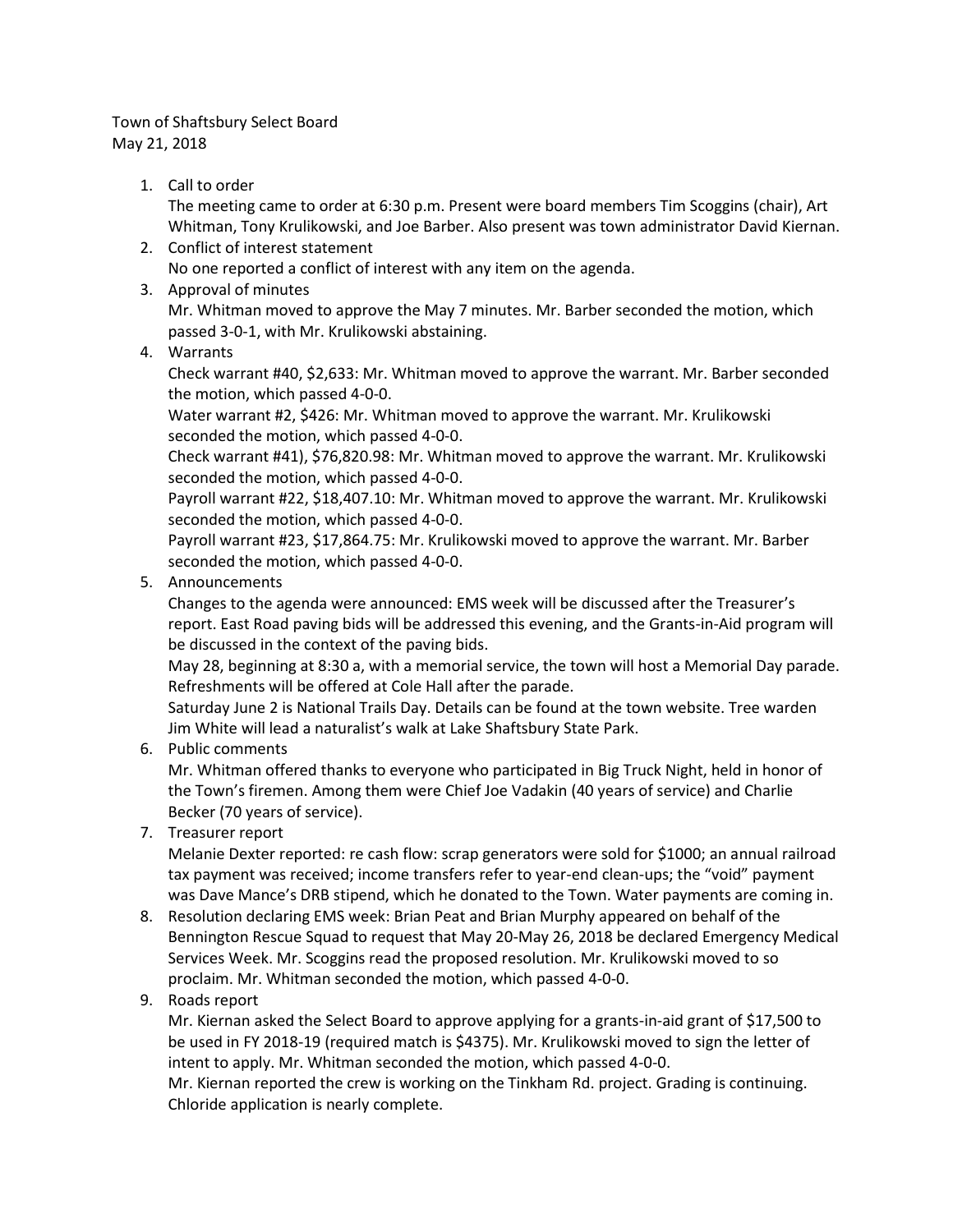Two bids were received for the East Road paving project. The bid from Beaudoin Paving; \$177,596. Springfield Paving: \$167,298. Mr. Scoggins noted that there are differences in the base and top course tonnage, and in price per ton. Mr. Kiernan will further review.

10. Selectboard goals

Mr. Scoggins noted that the Town is revising the Town Plan (due 2019), and so hopes that goals for the next five years can be agreed upon. He noted some bylaw revisions are now being considered by the Planning Commission. Recommendations from the PC are forthcoming. New major items to be addressed by the Select Board and the Town Plan include water main replacement. (According to a consultant, the existing cement asbestos mains have reached the end of their life about 79 years after installation. Replacement would start where soils are wettest, or, alternatively, at the front of the system. It could take 40 years to accomplish.); a fifty-year gravel roads plan; capital equipment replacement schedule.

Mr. Scoggins presented a graphical representation of some of the options open to the Town to keep water rates down; a graphical representation of the likely capital equipment needs (including replacing both \$400,000 graders); because most of the town's gravel roads have never gotten a proper road base, Mr. Scoggins suggests building one mile of new road base annually at a cost of about \$100,000 per year (contractor's cost) or 2.5 cents additional on the tax rate; and for each rebuilt mile, an annual 3 inches gravel replenishment five years later. Mr. Whitman suggested asking an engineer to come in to explain this plan to the Select Board. Mr. Kiernan said Springfield hired an engineer to evaluate all their roads, and perhaps the town should consider doing the same.

For many, any tax increase is a burden. For four years, the Select Board has held the line and worked smart. But the roads need attention.

But the economy won't grow without infrastructure improvements. Economic growth will in turn reduce the tax burden. Properly maintained roads are cheaper in the long term, for the town and for individual citizens. And bad roads are safety issues.

Mr. Scoggins summarized the next steps, all of which should be incorporated in the new Town Plan. Mr. Whitman asked whether we'd be locking a future Select Board into actions the present Select Board advocates. Mr. Scoggins said yes, but that the Town Plan can be amended. Mr. Scoggins said that something this big will require accurate record keeping. Mr. Whitman noted that VT Railway has such a system, which provides information in the field on each site. Mr. Kiernan said an app such as WebDPW can provide such assistance.

Mr. Whitman said \$100,000 annually might not be required as work progresses, as hard tasks will have been addressed early on.

11. Motel conversion bylaws

Mr. Scoggins read a cover letter from Chris Williams re the proposed by law changes, and the draft revised language. These items are included below. It was agreed that Select Board members will review this language further. Mr. Whitman urged the Planning Commission to submit the other proposed revisions to the Select Board as soon as possible so one public hearing can be held for all proposed changes.

12. Village Center resolution

Mr. Whitman noted that the Economic Development committee originated this designation, but that the Town can move forward the reapplication without the involvement of the committee. Mr. Whitman moved to reapply for village center designation from the Agency of Commerce and Community Development. Mr. Krulikowski seconded the motion, which passed 4-0-0.

13. Town garage/transfer station project

Mr. Kiernan reported some design negotiations for the garage interior are underway, including a secondary staircase to meet code, deciding against installing a water fountain, considering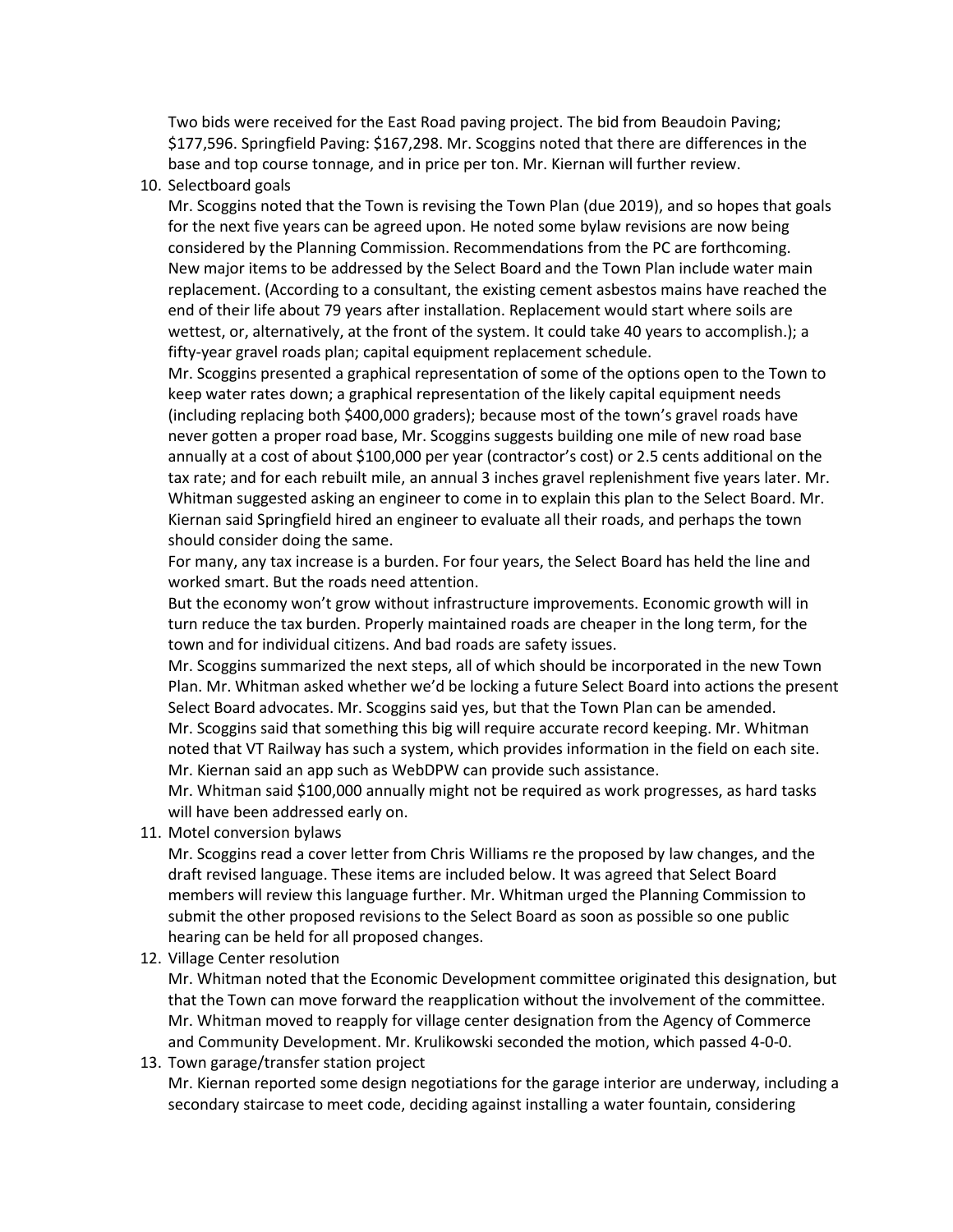wainscoting, and others. The final design is due July 1. Construction of the transfer station will begin this week. Mr. Whitman noted that a buried fuel tank needn't be as large as an aboveground tank.

- 14. Other business: the new sheriff's contract (received today) came in at 2.3% higher than last year with an additional 17 hours total for the year, as a higher increase had been budgeted. Mr. Whitman moved to approve the new contract. Mr. Krulikowski seconded the motion, which passed 4-0-0.
- 15. Review of action items

Mr. Whitman reported that the camera at the Park parking lot will be hooked up to power by Norshaft Lions soon.

Mr. Scoggins forgot to talk to North Bennington about contributing to Grandview Cemetery maintenance.

At the next meeting, the minutes concerning the Village Center application will be approved.

- 16. Mr. Krulikowski moved to enter executive session for a personnel issue. Mr. Whitman seconded the motion, which passed 4-0-0.
- 17. Adjournment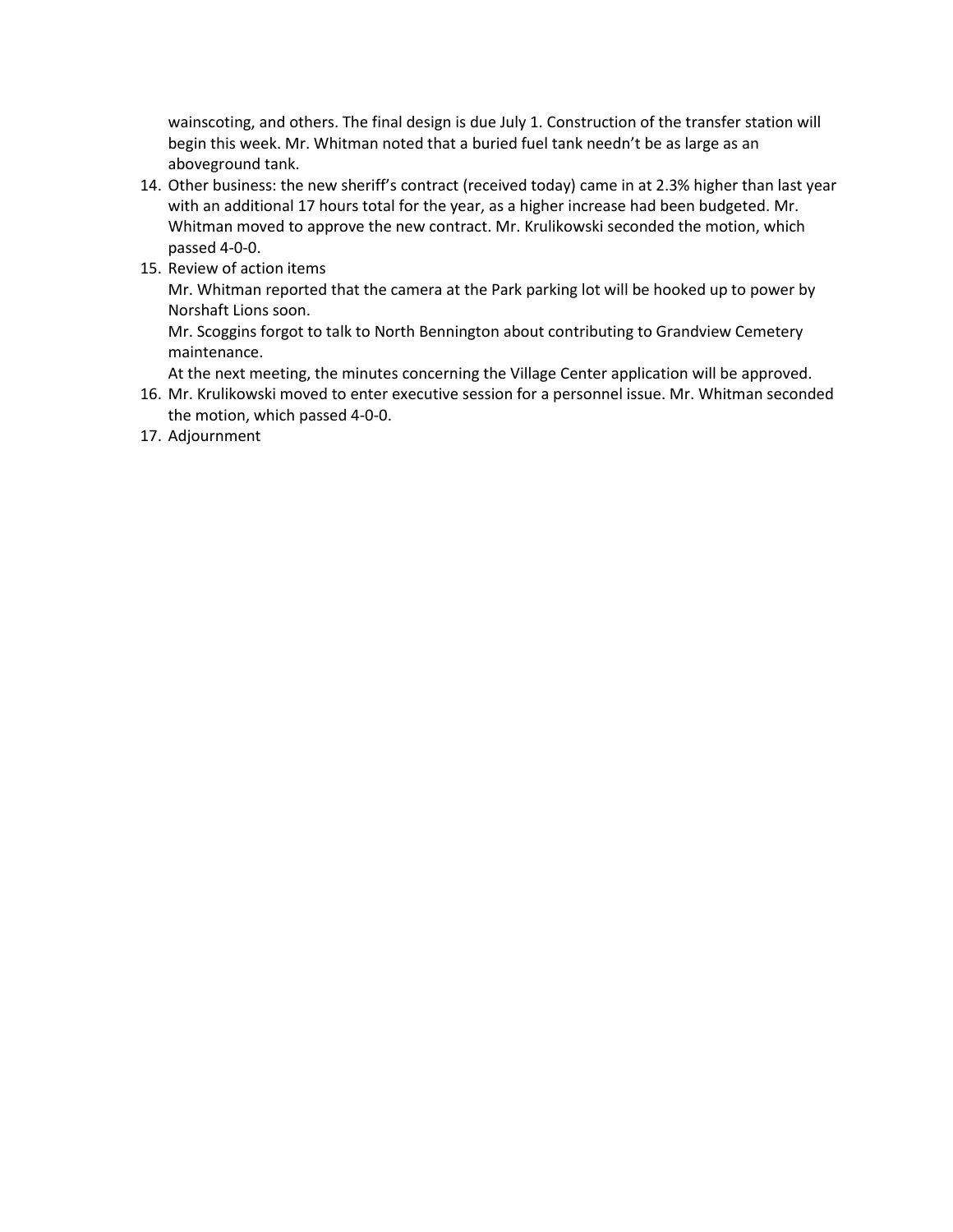EMS Week Proclamation

To designate the Week of May 20 - 26, 2018, as Emergency Medical Services Week

WHEREAS, emergency medical services is a vital public service; and

WHEREAS, the members of emergency medical services teams are ready to provide lifesaving care to those in need 24 hours a day, seven days a week; and

WHEREAS, access to quality emergency care dramatically improves the survival and recovery rate of those who experience sudden illness or injury; and

WHEREAS, emergency medical services has grown to fill a gap by providing important, out of hospital care, including preventative medicine, follow-up care, and access to telemedicine; and

WHEREAS, the emergency medical services system consists of first responders, emergency medical technicians, paramedics, emergency medical dispatchers, firefighters, police officers, educators, administrators, pre-hospital nurses, emergency nurses, emergency physicians, trained members of the public, and other out of hospital medical care providers; and

WHEREAS, the members of emergency medical services teams, whether career or volunteer, engage in thousands of hours of specialized training and continuing education to enhance their lifesaving skills; and

WHEREAS, it is appropriate to recognize the value and the accomplishments of emergency medical services providers by designating Emergency Medical Services Week; now

THEREFORE, we the Select Board of the Town of Shaftsbury in recognition of this event do hereby proclaim the week of May 20-26, 2018, as

EMERGENCY MEDICAL SERVICES WEEK

With the theme, EMS Strong: Stronger Together, we encourage the community to observe and celebrate this week with appropriate programs, ceremonies and activities with those who are there in our time of need.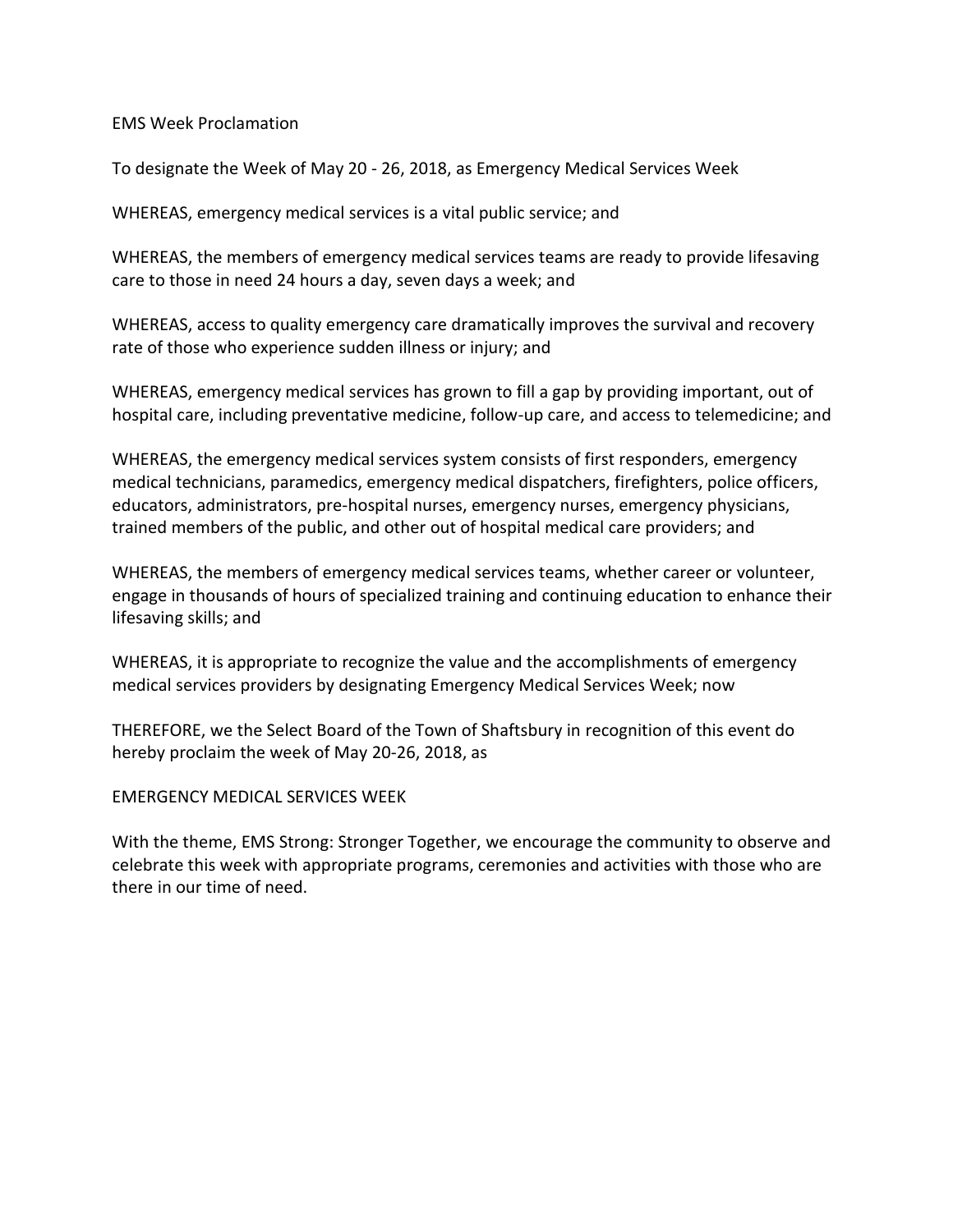**To:** Shaftsbury Selectboard

**From:** Shaftsbury Planning Commission

**Subject:** conversion of motels to housing

**Date:** April 10, 2018

## **MEMO**

For some time the Planning Commission has been concerned about the status of the Iron Kettle Motel as it relates to our zoning. According to definitions, it cannot be a motel because it does not cater to the traveling public. It cannot be multifamily housing because the units contain no cooking facilities. Therefore the use is in some limbo space not addressed by local zoning.

The Planning Commission has researched and studied this situation methodically. During a walk-thru with representatives of William E. Dailey and the Zoning Administrator in the summer of 2017, it was observed that significant investment in life safety and security systems had been made by the owner. We also observed new lighted exit signs and emergency lighting. One motel unit had been converted into a common cooking and "living room" area for use by all clients. The building seemed generally well maintained. The tenants were a mix of Dailey employees and others with no relation to the company. The building houses nineteen units. This means that a large number of people are involved. Brian Lent advised that the complex had been recently been inspected by the Division of Fire Safety who found everything in order.

A concern expressed by Mr. Lent was that if the town reclassified the use, the property would be subject to Act 250 jurisdiction. The Planning Commission contacted the District Commission and after much back and forth determined that Act 250 had looked at the change of use and determined that no action was required.

We submit the attached proposed bylaw for your consideration. It has been reviewed by the town attorney. We have also met with William E. Dailey's manager who expressed guarded agreement. This bylaw is in no way aimed at William E. Dailey who should experience no impact except for having to stand for an annual inspection. Rather we see this as a statewide issue where the business model of many motels has shifted to housing. Bennington has more than a few of these. Speaking with Planning Director Dan Monks, we have learned of that town's frustration and lack of success in dealing with the undefined nature of this occupancy. We observe that the Hillbrook Motel has been for sale for at least three years. It is a candidate for this type of conversion to housing.

We look forward to having a conversation about the issues raised. Hopefully we will be able to vote on this bylaw change in the November election.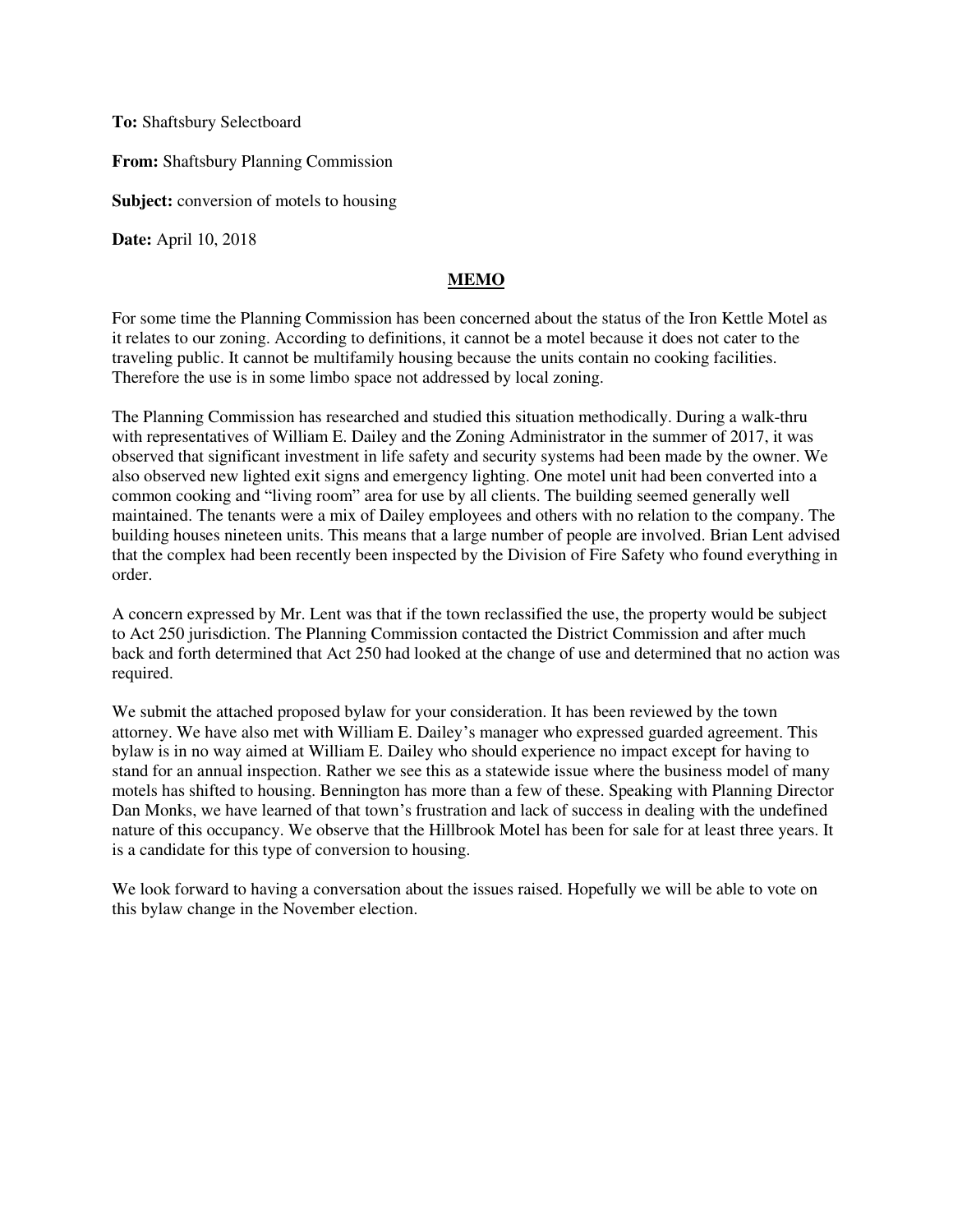Draft Feb. 27, 2018, new text underlined

## **Definitions:**

**Dwelling unit:** A dwelling or part of a dwelling occupied or intended to be occupied for residential purposes, containing full housekeeping facilities for the exclusive use of the occupants.

**Hotel** (shall also include the term "motel"): A building or group of buildings providing commercial lodging for persons with or without meals, and intended for the accommodation of transients the traveling public. A hotel room is not a dwelling unit.

**Rooming House:** A single-room rental occupancy without full house keeping facilities that does not cater to the traveling public. Multiple unit conversions of former motels are envisioned in this occupancy. This occupancy is not defined by the length of the client's stay.

## **Zoning Bylaw:**

- 7.2.3 permitted Uses in the RC District Requiring Site Plan Review h. Motels, hotels, bed and breakfast inns, and similar lodging establishments.
- 7.2.4 Uses in RC District Requiring Site Plan and Conditional Use Review a. Adaptive reuse of existing transient lodging properties, constructed prior to the year 2000, that front on Route 7A to one, two, or multifamily dwellings subject to the following conditions:

i. The maximum number of dwelling units permitted in said buildings shall be determined by the number of units allowed pursuant to approved and valid (as of January 1, 2011) Vermont state permits for water supply and wastewater disposal issued by the Vermont Department of Environmental Conservation and not by the dimensional requirements otherwise applicable to this district.

ii. Existing buildings or parts thereof shall be exempt from setback (minimum yard) requirements and from any requirements for separation distances between buildings. The DRB may waive or modify other dimensional requirements, at its discretion, to achieve an efficient and attractive residential development. All new construction shall comply with setback requirements.

iii. 10% of the total number of units, rounded up to the nearest whole unit, or a minimum of one unit, whichever is greater, shall be legally defined and protected as "affordable" consistent with the current Vermont Housing Finance Agency (VHFA) income limits and purchase price limits for Bennington County. All units designated as affordable, whether offered as an ownership or rental housing option, shall include all relevant costs as defined by VHFA guidelines. Prior to the issuance of any permits under this bylaw, the applicant must demonstrate to the DRB the legal and binding mechanism which will be put in place to affirm compliance with this affordability provision. Prior to the issuance of any Certificate of Occupancy associated with the project, the applicant must demonstrate and affirm the affordable housing protections are in place.

b. Adaptive reuse of existing transient lodging properties, constructed prior to the year 2000, that front on Route 7A to Rooming House occupancy, subject to the following conditions:

i. that an onsite manager live in the development if it comprises ten or more units.